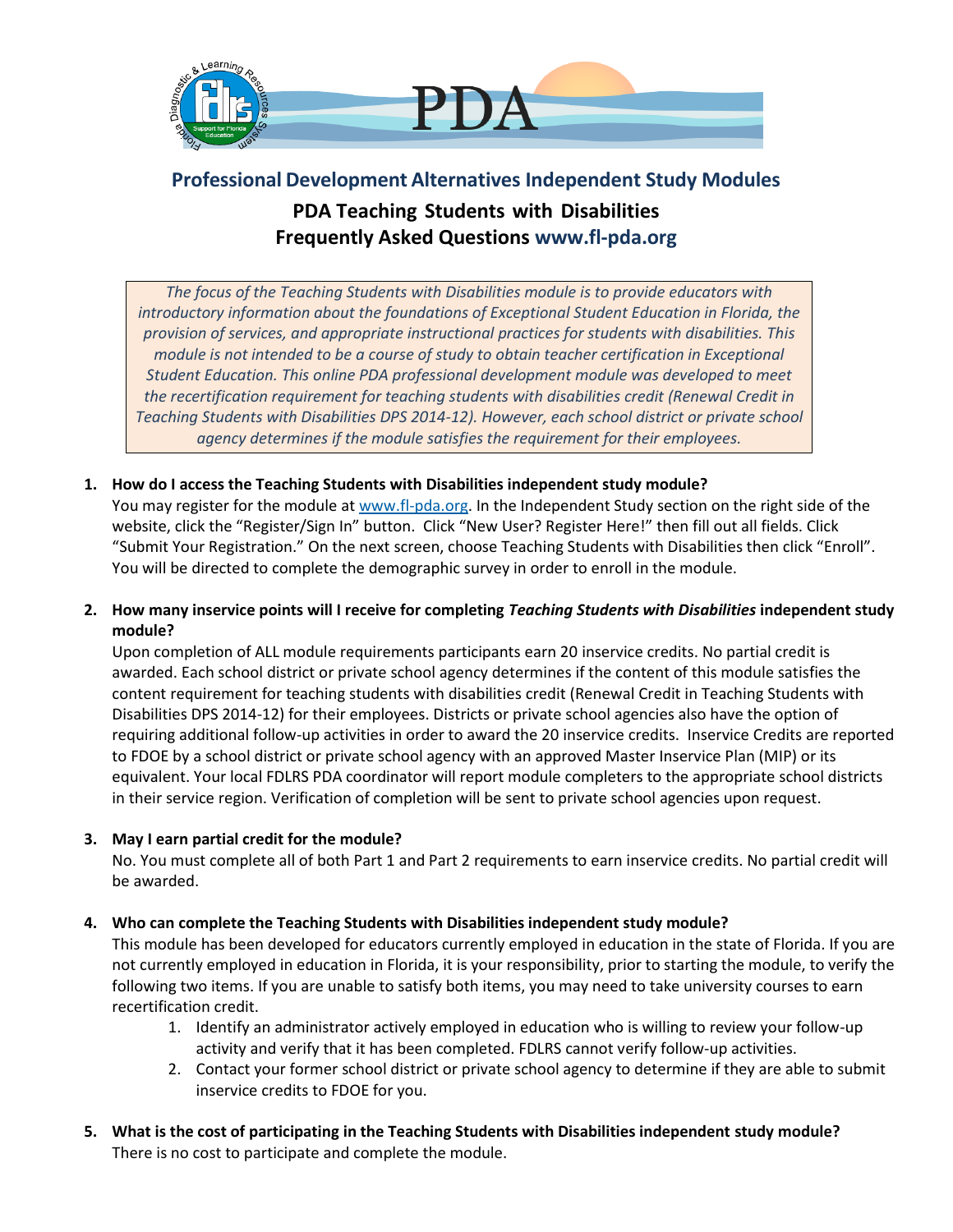#### **6. How is the module content organized?**

The module has five content units, an overview, and a conclusion. Each unit includes objectives, content, activities, check your knowledge questions, additional reading, and supplemental resources. External links support the topics. It is self-directed and users may proceed at their own pace. There is also a final assessment and required follow-up activity.

#### **7. What are the** *Teaching Students with Disabilities* **module requirements?**

Part I: Complete module content, including readings and activities, "Check Your Knowledge" Quizzes (with 80% accuracy) and a Final Assessment (with 80% accuracy).

Part 2: Complete one of the four follow-up activity options, have the follow-up activity reviewed and verified by a work location administrator or supervisor, confirm completion of follow-up activity, and respond to the final satisfaction survey.

#### **8. Will I be working with a facilitator?**

No. This is an independent study module. It is not facilitated. The module content will provide you with directions for completing the module. For technical troubleshooting contact: [support+TSWD@fcim.org.](mailto:support+TSWD@fcim.org)

#### **9. How long do I have to complete the** *Teaching Students with Disabilities* **module?**

You have sixteen weeks to complete both Part 1 and Part 2 requirements. If you do not complete Part 1 and Part 2 requirements during that time, you will need to reregister for the module. If you have completed the final assessment before the deadline, your final assessment results will be saved.

#### **10. How can I verify the follow-up activity, if I am not currently working in the field of education?**

Completing one of the follow-up activity options and having it reviewed and verified for satisfactory completion by an administrator who is currently working in the field of education is a mandatory requirement of the course. It is your responsibility, prior to starting the module, to ensure that you have an administrator or work location supervisor, actively employed in education in Florida, who will do this. FDLRS staff do not review and verify follow-up options. If you do not have a relationship with a current administrator who can review and verify your follow-up activity, you may want to register for one of the PDA facilitated modules that does not require an administrator signature. Your local FDLRS PDA coordinator can explain which PDA facilitated courses will count for the recertification requirement for your school district. For more information about PDA facilitated modules and to contact your local FDLRS PDA coordinator, go to [www.fl-pda.org.](http://www.fl-pda.org/) Locate the section titled "Facilitated Modules" for a link that will identify the FDLRS PDA coordinator for each school district.

# **11. How can I get inservice points recorded with the Florida Department of Education (FDOE), if I am not currently working in the field of education or if I work for a private school?**

FDLRS does not report inservice credits directly to FDOE. FDLRS reports inservice credits to local school districts and private school agencies, upon request. Inservice Credits are reported to FDOE by a school district or private school agency with an approved Master Inservice Plan (MIP) or its equivalent. If you are not currently employed in education in Florida, **it is your responsibility, prior to starting the module,** to verify that your former school district or private school agency is able to submit inservice credits to FDOE for you. If the district or agency is unable to do this, you may need to take university credit to recertify.

#### **12. How will my inservice points get recorded?**

Your local FDLRS PDA coordinator will report module completers to the appropriate school districts in their service region. Verification of completion will be sent to private school agencies upon request. If you have questions about your particular school district policies regarding inservice credit for this module, your FDLRS PDA Coordinator will be happy to assist you or direct you to the appropriate contact in your district. To contact your local FDLRS PDA coordinator, go to [www.fl-pda.org.](http://www.fl-pda.org/) Locate the section titled "Facilitated Modules" for a link that will identify the FDLRS PDA coordinator for each school district. If you have general questions about your certification or recertification contact your district/agency personnel or certification department or FDOE.